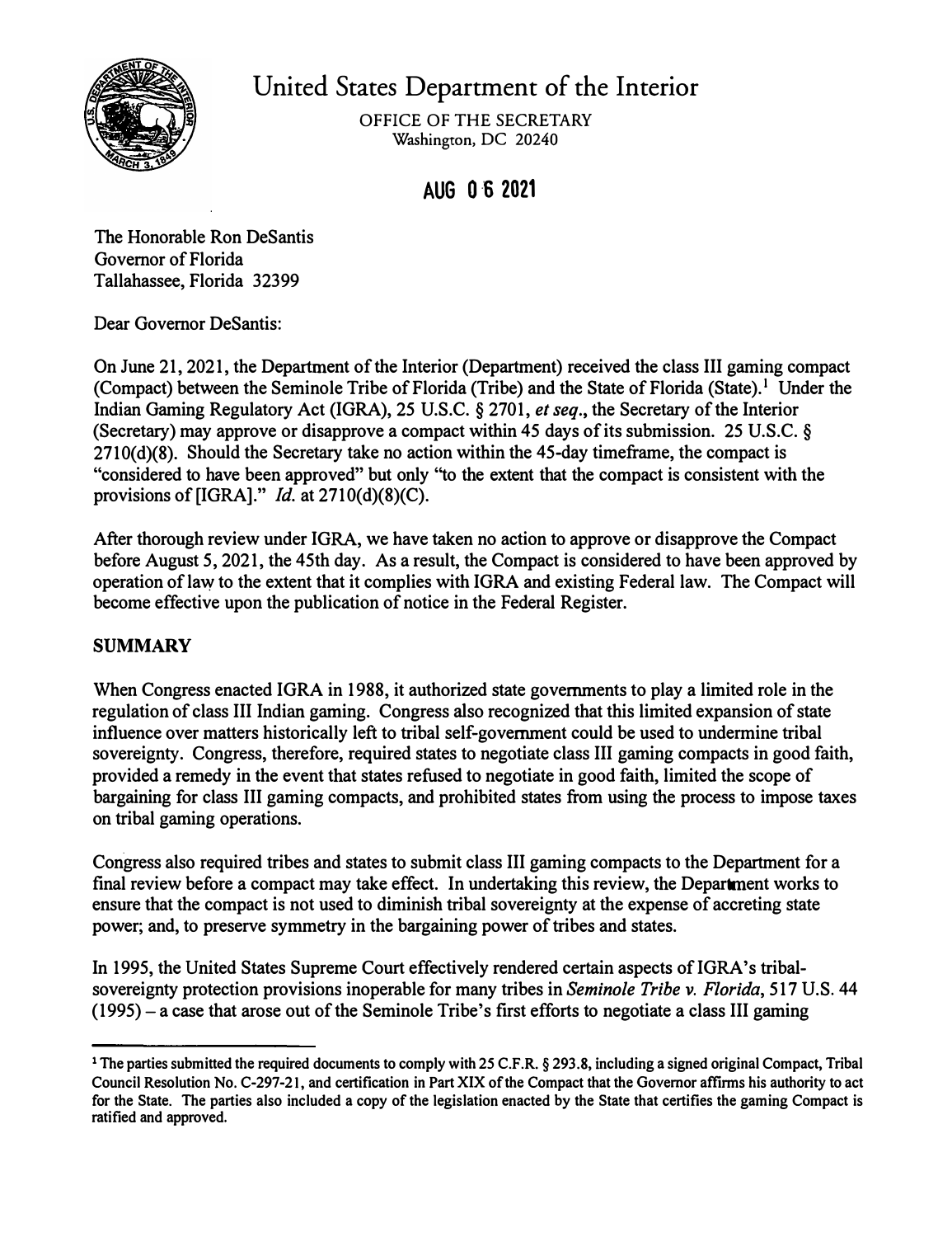**compact with the State of Florida. One of the biggest consequences of the Court's decision in the**  *Seminole* **case was an expansion of state bargaining power when negotiating class III gaming compacts with tribes. Consequently, the Department's review of class III gaming compacts became even more important to preserving tribal sovereignty under IGRA and maintaining the limited expansion of state authority that Congress granted.** 

**Each class III gaming compact is unique and responds to the particular interests and relative bargaining power of the parties to the agreement. As part of the trust obligation to tribes, the Department must consider these unique factors as it undertakes its review pursuant to 25 U.S.C. § 2710.** 

**In this instance, the Department is aware of the exceptional bargaining position of the Tribe. Notwithstanding the Supreme Court's 1995 opinion, the Tribe's gaming operations have resulted in an incredible success story. Through a mix of business savvy and shrewdness, the Tribe has grown its gaming operations from limited class II facilities to globally-recognized class III gaming operations and has been able to successfully negotiate class III gaming compacts with the State to facilitate that expansion.** 

**We considered these circumstances when conducting our review, and it informed our assessment of whether certain Compact provisions were the outcome of bilateral good-faith negotiations.** 

**As explained below, the Department has concerns regarding the inclusion of provisions relating to jurisdiction over tort claims and mandatory vendor contracts. We also believe it is important that the Department address the provisions relating to internet gaming activities and revenue sharing.** 

# **BACKGROUND**

#### *1. "Hub and Spoke " Model for Mobile Sports Betting*

**The Compact authorizes the Tribe to continue to conduct class III gaming on its lands and expands the allowable scope of gaming to include mobile sports betting, amongst other games. The Tribe may conduct and operate sports books to offer sports betting on professional and collegiate sport events through mobile or electronic devices by patrons physically located within the State. Compact, Part III.CC.1-2. Pursuant to the Compact and State law, such wagering is deemed to be exclusively conducted by the Tribe at the location of the servers that process such wagering activity on the Tribe's Indian lands.** *Id.;* **Part IV.A; Part III.CC.2. "Sports Betting" is defined as wagering on past or future professional sports or athletic event or contest, Olympic sport or international event, any collegiate sport or motor vehicle race, but not proposition bets on collegiate sports.** *Id.* **Part III.CC.**

**The Tribe and State refer to this arrangement as a "hub and spoke" model, where the Tribe's servers are the hub, and the spokes are the mobile devices and contracted Qualified Pari-mutuel Permitholders facilities where the wagers originate. The State legislature authorized mobile sports betting exclusively for the Tribe through legislation enacted at the same time it ratified the Compact. The Tribe will have statewide exclusivity for sports betting, and in the event of a breach due to a citizen's initiative the Tribe's sports betting revenue share will be reduced to zero. Compact, Part XII.A.3.(a). If another tribe is permitted to offer state-wide sports betting in partnership with a commercial entity, the**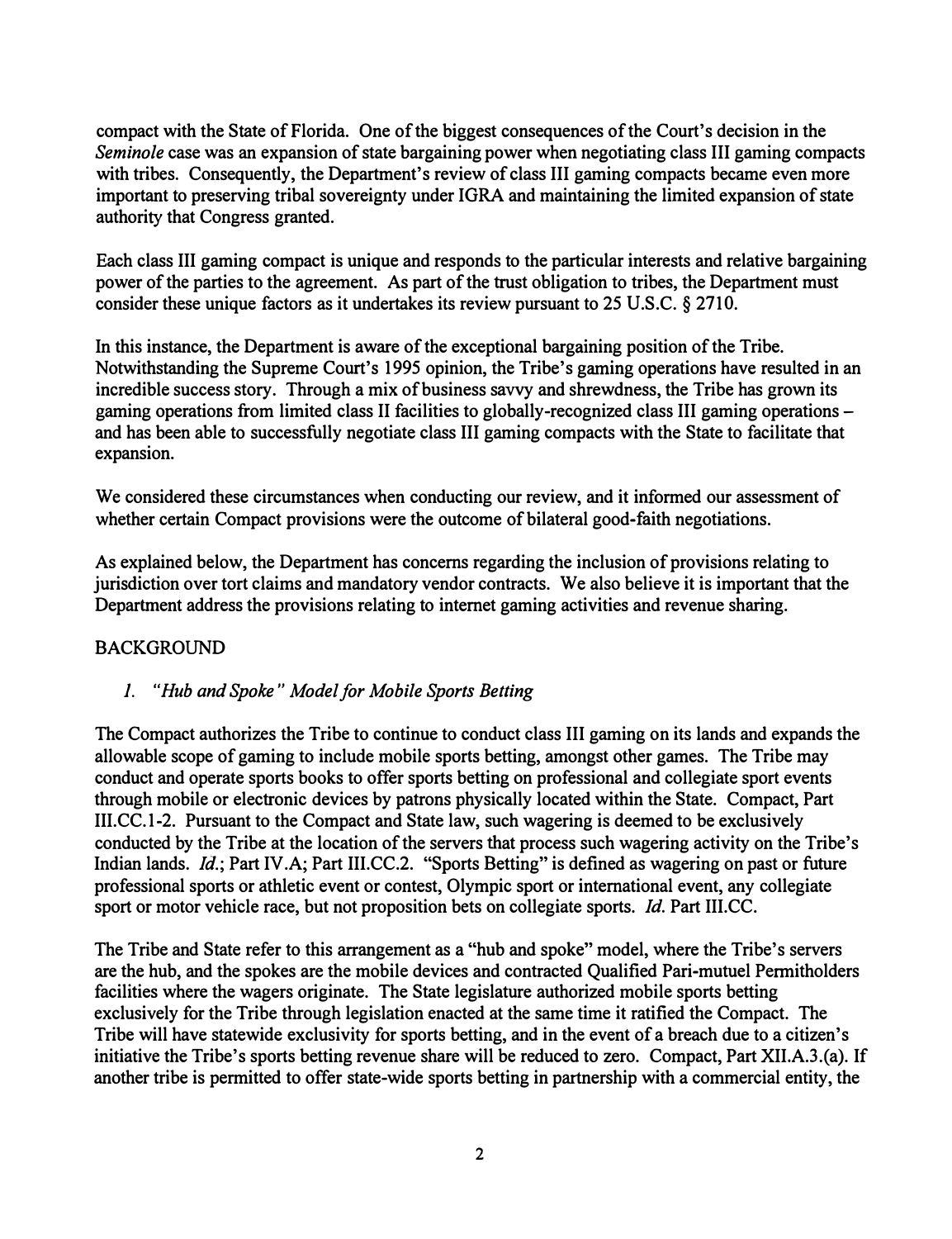Tribe will reduce its sports betting revenue share by 25 percent.**2** Compact, Part XII.B.1. If the Tribe loses the ability to offer sports betting, the guaranteed minimum payment will be reduced by 10 percent. Compact, Part XI.C.4(e).

#### *2. Revenue Sharing and Exclusivity*

The Compact and accompanying State legislation authorize the Tribe to continue to conduct the following types of games that were previously authorized: slot machines; raffles and drawings; and banked card games, including baccarat, chemin de fer, and blackjack. *See* Compact, Part 111.F, FF. The Tribe is also authorized to conduct *the* following new games: craps, including dice games such as sic-bo and any similar variations; roulette, including big six and any similar variations; sports betting (at casinos and on mobile devices); and fantasy sports contests (if authorized by future legislation). *Id.*  Part 111.F.3-5, L, FF, CC. The Tribe can also offer any new games authorized by the State, including online gaming. *Id.* Part 111.F.6; Part XVIII.B.

The Compact provides that the Tribe will receive substantial exclusivity for Covered Games<sup>3</sup> with a list of exceptions to such exclusivity. The Tribe will obtain exclusivity for offering craps, roulette and similar games (with a limited exception) and state-wide exclusivity for sports betting including mobile sports betting. *See* Compact Part XII. The Compact includes eleven noted exceptions to the Tribe's exclusivity, which are paraphrased below:

- i) Any Class III [Gaming](#page-3-0) **4** or other Casino-Style Gaming**5** authorized by a compact between the State and any other federally recognized tribe under IGRA, provided that the Tribe has land in trust as of January 2, 2021;
- ii) The operation of Slot Machines at each of the four currently operating licensed pari-mutuel facilities in Broward County or at the four currently operating licensed pari-mutuel facilities in Miami-Dade County, provided that the licenses are not transferred to a location in a county other than Broward County or Miami-Dade County where the new location is withinl00 miles on a straight line from any Tribal Facility or in Broward or Miami-Dade County where the new location is within 15 miles on a straight line from any Tribal Facility in Broward County;
- iii) The operation of a total of not more than 350 historic racing machines and electronic bingo card minders at each pari-mutuel facility licensed as of January 2, 2021, and not located in either Broward or Miami-Dade County;

**<sup>2</sup> Letter from Marcellus Osceola, Jr., Chairman of the Tribal Council, Seminole Tribe of Florida, to Paula Hart, Director Office of Indian Gaming, Response to Questions on Seminole Compact, dated July 13, 2021.** 

**<sup>3 &</sup>quot;Covered Game" is defined as slot machines, raffles and drawings, table games, fantasy sports contests, sports betting, and any new game authorized by Florida law for any person for any purpose. Compact, Part III.F.** 

**[<sup>4</sup>](#page-3-0) Under the Compact, "Class III Gaming" means the forms of class III gaming defined in 25 U.S.C. § 2703(8), and by the regulations of the National Indian Gaming Commission or any successor commission. Compact, Part III.C.** 

*<sup>5</sup>***Under the Compact, "Other Casino-Style Gaming" is given the same definition as "casino gambling" in Article X, s. 30 of the Florida Constitution, but not excluding any games authorized by Article X, s. I** *5* **of the Florida Constitution if such games involve any slot-like or casino-style game. Compact, Part 111.U.**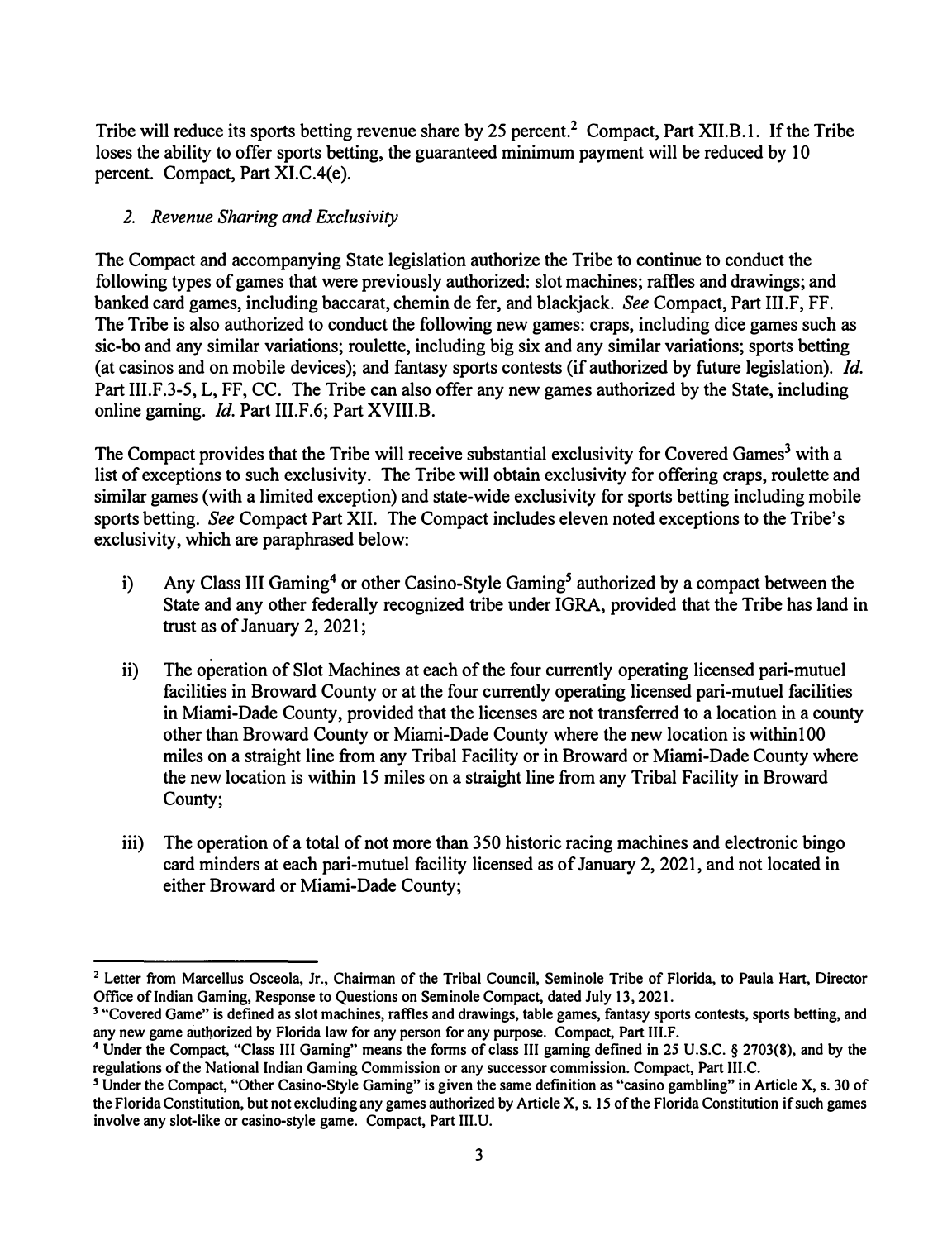- <span id="page-3-0"></span>iv) The operation of Pari-Mutuel Wagering Activities at pari-mutuel facilities licensed by the State;
- v) The operation of poker at card rooms licensed by the State, but not including any game banked by the house, a player or any other person or entity;
- vi) The operation ofClass III Gaming or other Casino-Style Gaming, excluding Sports Betting or any other form of online or remote gaming, at any location not less than one hundred (100) miles on a straight line from any Tribal Facility;
- vii) The operation by the Florida Department of Lottery of certain types of lottery games;
- viii) The operation of games authorized by chapters 546 and 849, Florida Statutes, on January 21, 2021;
- ix) The operation of Fantasy Sports Contests;
- x) The provision of marketing services by a Qualified Pari-mutuel Permitholder<sup>6</sup> pursuant to a written agreement with the Tribe associated with the Tribe's operation of Sports Betting;
- xi) Expanded gaming conducted pursuant to an amendment to the Florida Constitution approved by an initiative pursuant to Article XI, s.3 that is funded in whole or in part by the Tribe.

*See* Compact, Part XII.B.

The Compact provides that the Tribe can conduct Covered Games at any of its identified seven facilities existing on Indian lands and such facilities may be relocated, expanded or replaced by another facility on the same Indian land with advance notice to the State of 60 calendar days. Compact, Part IV.B. The Compact limits the Tribe from building Las Vegas-style casino resorts on its Brighton Reservation (Okeechobee, FL) or Big Cypress Reservation (Clewiston, FL), but authorizes the Tribe to build up to three additional facilities on its Hollywood Reservation. *Id.* Part IV.C-D.

The Compact also provides that the Tribe will pay the State a guaranteed minimum of\$2.5 billion in revenue sharing over the first five years of the Compact ("Guaranteed Minimum Compact Term Payment"). Compact, Part XI.C. Revenue sharing is separated into tiers categorized by the type of game: the tiers start at 12 percent for slot machines, raffles and drawings, and new games and increase through several tiers to 25 percent based on Net Win<sup>7</sup>, and start at 15 percent for table games up to 25 percent based on Net Win. *Id.* Part XI.C.l(a)-(i). The Tribe will pay a revenue share of 13.75 percent of sports betting Net Win if the Tribe enters into marketing agreement contracts with at least three Qualified Pari-mutuel Permitholders. Part XI.C.1(j)-(k). The Tribe will pay a reduced revenue share of 10 percent on the Net Win generated through the contracted Qualified Pari-mutual Permitholders.

<sup>&</sup>lt;sup>6</sup> A Qualified Pari-mutuel Permitholder must hold a pari-mutuel operating permit or license under the appropriate Florida Statute and a slot machine or cardroom license under the appropriate Florida Statute. Compact, Part III.X.

<sup>&</sup>lt;sup>7</sup> "Net Win" is defined as the total receipts from the play of all Covered Games less all prize payouts and free play or promotional credits issued by the Tribe.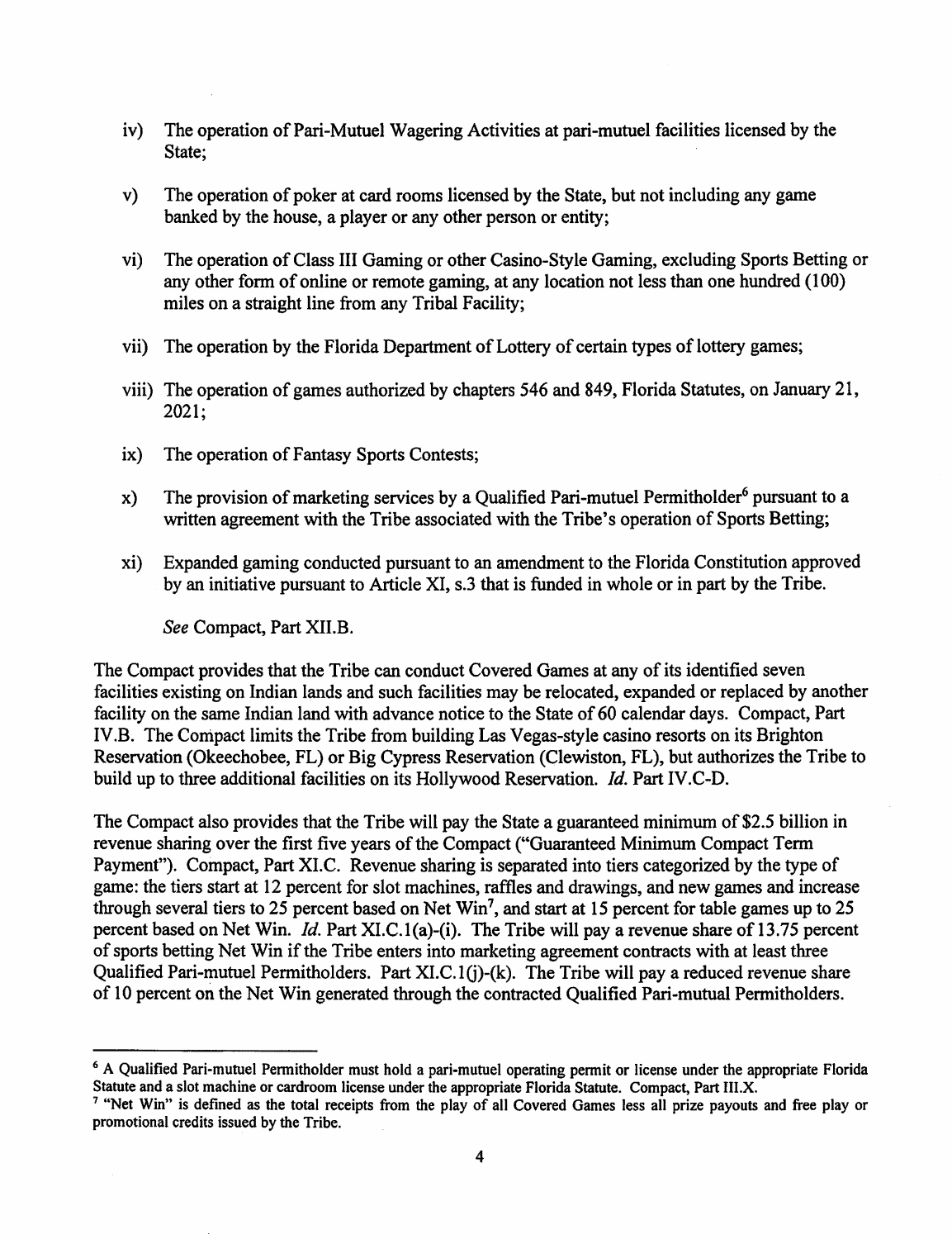*Id.* **If the Tribe does not contract with at least 3 Qualified Pari-mutuel Permitholders, it will pay 15.75 percent sports betting Net Win.** *Id.* **Part III.CC.4, and Part XI.C.1(j)-(k).** 

**Finally, the Compact authorizes the Tribe to stop or reduce the Guaranteed Minimum Compact Term Payment if the State authorizes specified gaming in violation of the Tribe's exclusivity rights or if a**  force majeure event occurs. Compact, Part XI.C.4(d)-(e). If at any time the Tribe is not legally **permitted to offer sports betting as described in the Compact, including to patrons physically located in the State but not on Indian lands, or the Tribe loses the exclusive right to offer sports betting by citizen initiative or by allowing other tribes to conduct sports betting in the State but not on Indian lands, then the Tribe's obligation to pay the full Guaranteed Minimum Compact Term Payment and the other**  minimum payments is reduced by ten percent. *Id.* Part XI.C.4(e).

#### *3. Notable Regulatory Provisions*

**The Compact addresses tort remedies for patrons of the Tribe's gaming facilities and provides that upon a written notice process, the Tribe and patron will have one year to resolve the dispute. Compact, Part VI.D(l)-(4). Should the dispute not be resolved within one year, the patron may bring a tort claim against the Tribe "in any court of competent jurisdiction in the county in which the incident alleged to** have caused injury occurred..." *Id.* Part VI.D(4). The Tribe waives its immunity from suit "to the **same extent as the State of Florida waives its sovereign immunity" pursuant to specified State laws.**  *Id.* **Part VI.D(S).**

**The Compact also provides an arrangement in which the Tribe must negotiate agreements with Qualified Pari-mutuel Permitholders to provide marketing services or similar agreements for the Tribe's sports betting operation. Compact, Part 111.CC.4.** 

**If for any reason the Tribe does not have valid written contracts with at least three (3) or more Qualified Pari-mutuel Permitholders upon or following the commencement of the Tribe's Sports Betting operation, the Payments due to the State ... based on the Net Win received by the Tribe from the operation and play of Sports Betting shall increase by two (2) percent until the Tribe has valid written contracts with at least three (3) Qualified Pari-mutuel Permitholders to perform marketing or similar services for the Tribe's Sports Betting.** 

# *Id.*

# **ANALYSIS**

**Pursuant to IGRA, the Secretary is vested with the discretionary authority to disapprove a proposed class III compact when it violates IGRA, any other provision of Federal law that does not relate to idian lands, or the trust obligations of the United States to Indians.** *See* **1GRA limits the subjects over which states and tribes may negotiate a** 

**<sup>8</sup>At the outset, it is important to note the public concern surrounding the State constitutionality of the legislative authorization of sports betting within the State of Florida. IGRA provides the Secretary with discretionary authority to disapprove a compact only in limited circumstances. Those circumstances do not permit the Department to consider questions of State law in its review. 25 U.S.C. § 2710(d)(8)(B).** *See also Pueblo of Santa Ana v. Kelly* **104 F.3d 1546, 1556 (10th Cir. 1997).**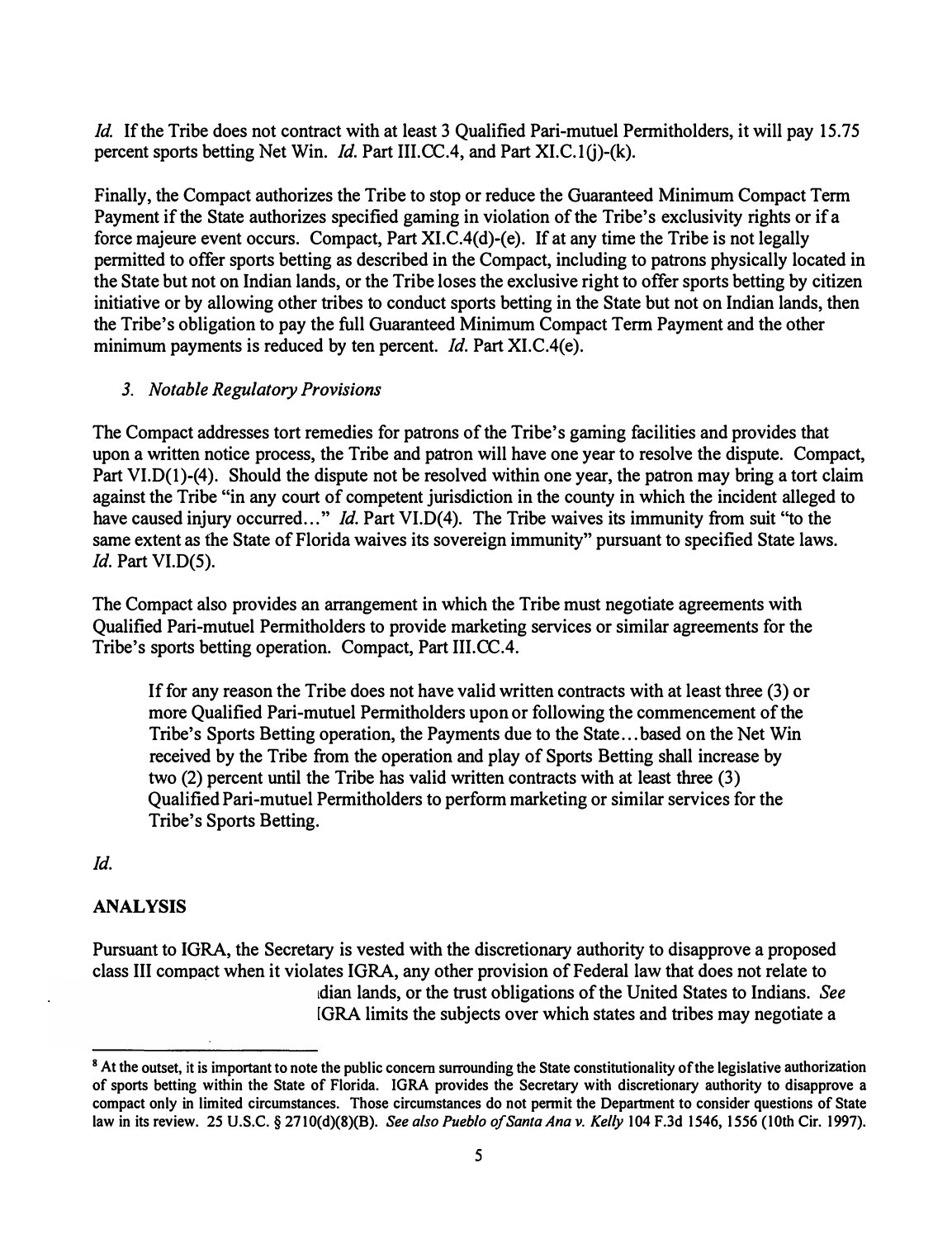**tribal-state gaming compact, and prohibits the imposition of a tax, fee, charge, or other assessment on Indian gaming except to defray the state's cost of regulating class III gaming activities.** *Id.*  **§2710(d)(3)(C); §2710(d)(4). In fulfilling the United States' trust obligations to tribes, the Department reviews compacts to ensure that they comply with Federal law, were the product of bilateral good-faith negotiations, and that they respect the boundaries of tribal sovereignty that Congress altered when it enacted IGRA.**

**The Department adheres to the statutory limitations imposed by the IGRA, but must avoid a paternalistic approach by balancing its review through acknowledgment of the inherent sovereign authority of tribes to engage in economic development and make business decisions that respond to their unique circumstances and are in the best interests of their citizens. While gaming has been the most successful means of economic development for tribes in the modem era, the industry is continually changing with the emergence of new technology. The Department must apply the law in a manner that ensures tribes are not hindered from utilizing new technology in an evolving industry.** 

#### *1. Hub and Spoke Model Internet Gaming*

**This Compact requires the Department to examine the "hub and spoke" model of internet gaming under IGRA as a matter of first impression. While Congress did not contemplate the new era of internet gaming when it adopted IGRA, it crafted IGRA as a flexible statute that acknowledged tribal sovereignty, was enacted for the benefit of tribal economic development, and for promoting tribal-state cooperation.<sup>9</sup>IGRA provides that class III gaming is lawful on Indian lands if: authorized by a tribal ordinance or resolution, located in a state that permits such gaming, and conducted in conformance with a tribal-state compact.** *See* **25 U.S.C. §2710(d)(l).** 

**In examining the permissibility of mobile sports betting under IGRA as a novel matter, the Department**  seeks to uphold the intent of IGRA and notes that: 1) evolving technology should not be an **impediment to tribes participating in the gaming industry; 2) the pursuit of mobile gaming is in-line with the public policy considerations of IGRA to promote tribal economic development, self**sufficiency, and strong tribal governments; and 3) the purposes of IGRA would be served through the **improvement of tribal-state cooperation in the regulation of mobile wagering.** 

**Until recently, compact review under IGRA was limited to "brick and mortar" gaming facilities located on Indian lands, with both the player and the bet taking place in one physical location. By virtue of internet gaming, however, the player can be in one physical location and the server-which**  facilitates the wager—can be in a separate location, creating ambiguity as to the physical location **where the wager occurs.** 

**Courts and agencies have previously examined tribal use of the internet for gaming, finding that such an offering was impermissible under IGRA. However, those cases presented scenarios where tribal** 

**Consequently, any concern surrounding the State's authorization of sports betting is outside the scope of the Department's review, and the Department has relied on the representations of the Governor of Florida that the gaming was properly authorized.** 

**<sup>9</sup>Even in 1988, Congress provided context for evolving technological gaming changes, specifically noting in the context of class II gaming that "tribes should be given the opportunity to take advantage of modem methods" of conducting the gaming and that linking players across reservations or states by means of "telephone, cable, television or satellite" is acceptable. S. Rept. l 00-446 at 9.**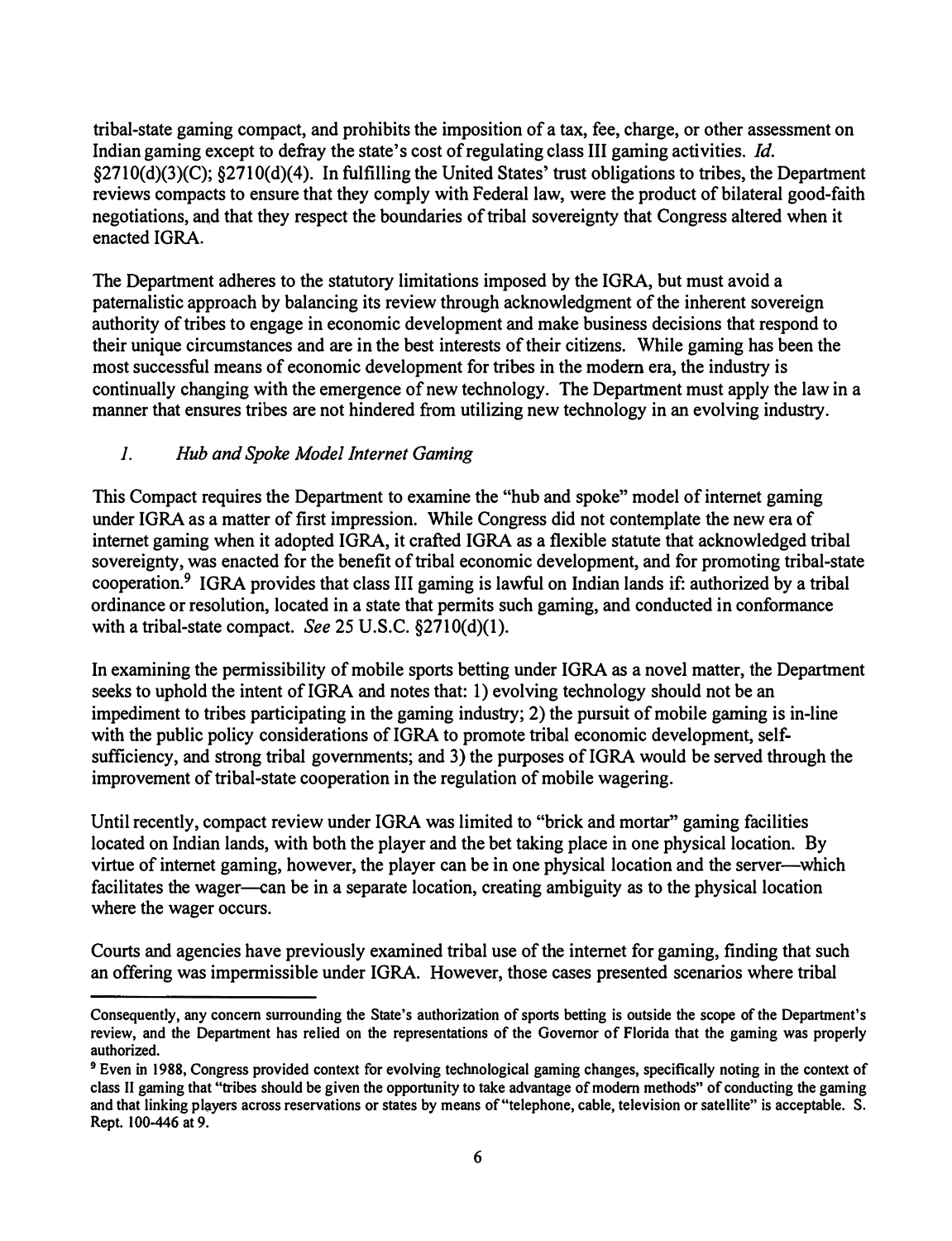**internet wagering was not done with the consent of a State pursuant to a tribal-state compact; and, in some instance, where state law prohibited the contemplated form of online [gaming.](https://gaming.10)** 10

**Here, both the Compact and the State law authorize the Tribe to engage in mobile sports betting and provide that the gaming takes place on Indian lands where: ( 1) the Tribe owns and operates the gaming, (2) the server is located on Indian lands; and (3) the player is located within the geographic bounds of the State.** 

**The IGRA provides that a tribe and state may negotiate for "the application of the criminal and civil laws and regulations of the Indian tribe or the State that are directly related to, and necessary for, the licensing and regulation of such activity" and "the allocation of criminal and civil jurisdiction between the State and the Indian tribe necessary for the enforcement of such laws and regulations." 25 U.S.C. § 2710(d)(3)(c)(i)-(ii). When developing IGRA's framework for tribal-state compacts, Congress stressed the importance of tribes and states engaging in dialogue over how best to achieve tribal gaming's "mutual benefits." As the Senate Committee report stated, "[s]tates and tribes are encouraged to conduct negotiations within the context of the mutual benefits that can flow to and from tribes [sic] and States. This is a strong and serious presumption that must provide the framework for negotiations."**<sup>11</sup>

**Congress also specifically addressed the issues that may be the subject of negotiations between a tribe and a state in reaching a compact. In describing the scope of negotiations in Section ll{d)(3)(C), the Senate Committee "recognize[ d] that subparts of each of the broad areas may be more inclusive" and that "[a] compact may allocate most or all of the jurisdictional responsibility to the tribe, to the State or to any variation in between."** 12 **The Committee noted that states are not required to forgo any state governmental rights to engage in or regulate class III gaming except whatever they may voluntarily cede to a tribe under a compact. 13 This understanding was ultimately reflected in the final text of IGRA at 25 U.S.C. § 2710.** 

**We acknowledge that IGRA did not confer authority on tribes to engage in gaming-tribes retain the inherent sovereign authority to engage in gaming and IGRA codified this right while limiting the extent of such authority. Thus, while Congress did limit the subjects to be negotiated in a compact, it specifically contemplated the authority to tribes and states to** *negotiate the allocation of criminal and civil jurisdiction and laws directly related to the regulation of Indian gaming. See* **25 U.S.C. § 2710(d)(3)(c)(i)-(ii) (emphasis added). The IGRA should not be an impediment to tribes that seek to modernize their gaming offerings, and this jurisdictional agreement aligns with the policy goals of** 

**<sup>10</sup>***See California v. lipay Nation of Santa Ysabel,* **898 F.3d 960 (9th Cir. 2018); Letter from Kevin K. Washburn, General Counsel, NIGC, to Robert A. Rosette (Oct. 26, 2000) (2000 NIGC Letter); Letter from Kevin K. Washburn, General Counsel, NIGC, to Joseph Speck, Nie-A-Bob Productions (March 13, 2001) (2001 NIGC Letter);** *but see* **Stipulation to Consent Judgment at 8,** *Michigan v. Hannahville,* **No. 2:17-cv-00045 (W.D. Mich. March 14, 2016) (approved March 15, 2017) ("If a change in state law is enacted which is intended to permit or permits the sale of Class III-style gaming or Electronic Games of Chance through the internet or through a similar digital, online, or virtual format, online operations of said games shall be considered Class III games for purposes of ... the Compact, but only to the extent that the games are authorized under state law.").**

**<sup>11</sup> Sen. Rep. No. 100-446, at 13 (1988), reprinted in 1988 U.S.C.C.A.N. 3071, 3083 (1988).**

 $12$  */d.* at 14.

**<sup>13</sup>***Id.* **at 14.**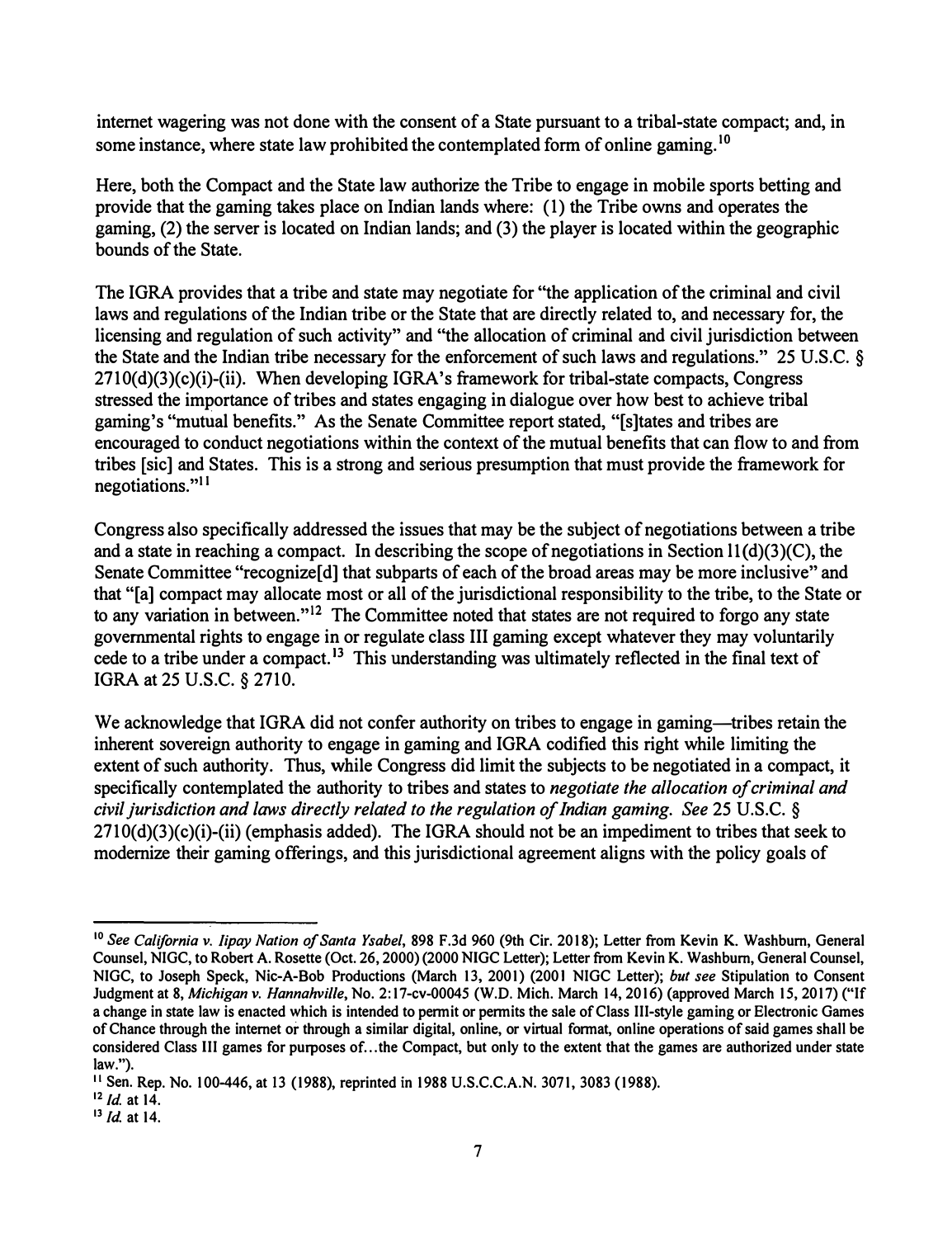IGRA to promote tribal economic development while ensuring regulatory control of Indian gaming. The Department will not read restrictions into IGRA that do not exist.

Accordingly, provided that a player is not physically located on another Tribe's Indian lands, a Tribe should have the opportunity to engage in this type of gaming pursuant to a tribal-state gaming [compact.](https://compact.14)**<sup>14</sup>**

As technology and internet gaming evolve, other jurisdictions are deeming wagers to occur at a specified location. Multiple states have enacted laws that deem a bet to have occurred at the location of the servers, regardless of where the player is physically located in the state.15 The Compact reflects this modern understanding of how to regulate online gaming.

The Department also recognizes the ability of tribes to engage in other models of online gaming involving state commercial licenses to accept bets off Indian lands. A tribal government may exercise its sovereignty and determine which model works best for its situation. In this scenario, however, the Tribe and the State were able to resolve jurisdictional issues and negotiate for the inclusion of mobile sports betting in the Compact.

#### *2. Revenue Share and Exclusivity*

The Department reviews revenue sharing provisions with great scrutiny. Because the IGRA sharply limits the circumstances under which an Indian tribe can make direct payments to a state, we begin with the premise that a Tribe's payments to a state or local government for anything beyond the costs of regulating class III gaming activities are a prohibited "tax, fee, charge, or other assessment." 25 U.S.C.  $\S 2710(d)(4)$ .

Thus, in order to be permissible, we analyze the revenue sharing by first determining whether the State has offered meaningful concessions to the Tribe that it was otherwise not required to negotiate. We then examine whether the value of the concessions provide substantial economic benefits to the Tribe in a manner justifying the revenue sharing required by the Compact. *See Rincon Band of Luiseno Mission of the Rincon Reservation v. Schwarzenegger,* 602 F. 3rd 1019 (9th Cir. 2010), cert. denied, 113 S. Ct. 3055 (2011) (an increase in revenue sharing from current levels must be accompanied by additional meaningful concessions that provide substantial economic benefit to the tribe).

a. Meaningful Concessions

The State is offering the Tribe state-wide exclusivity for sports betting, exclusivity for new table game, and fantasy sports contests (if authorized by future legislation). *See* Compact, Part III.F.3-6, L, CC, FF; Part XVIII.B. The Compact also permits the Tribe to open three additional facilities on its Hollywood Reservation and removes all limitations on the Tribe's right to install class II player terminals. Compact, Part IV.A, C-D.

**<sup>14</sup>Class III gaming is "lawful on Indian lands" only if such gaming is authorized by the "Indian tribe having jurisdiction over**  such lands." 25 U.S.C. § 2710(d)(1)(A)(i). Thus, to be permissible under the IGRA, a tribe must geofence its gaming to **ensure players are not located on other Indian lands.** 

<sup>15</sup>*See* **Mich. Comp. Laws Ann. § 432.304(2); N.J. Stat. Ann. § [5:12-95.20;](https://5:12-95.20) R.I. Gen. Laws Ann. § 42-61.2-1(16); W. Va. Code Ann. § 29-22E-15(t).**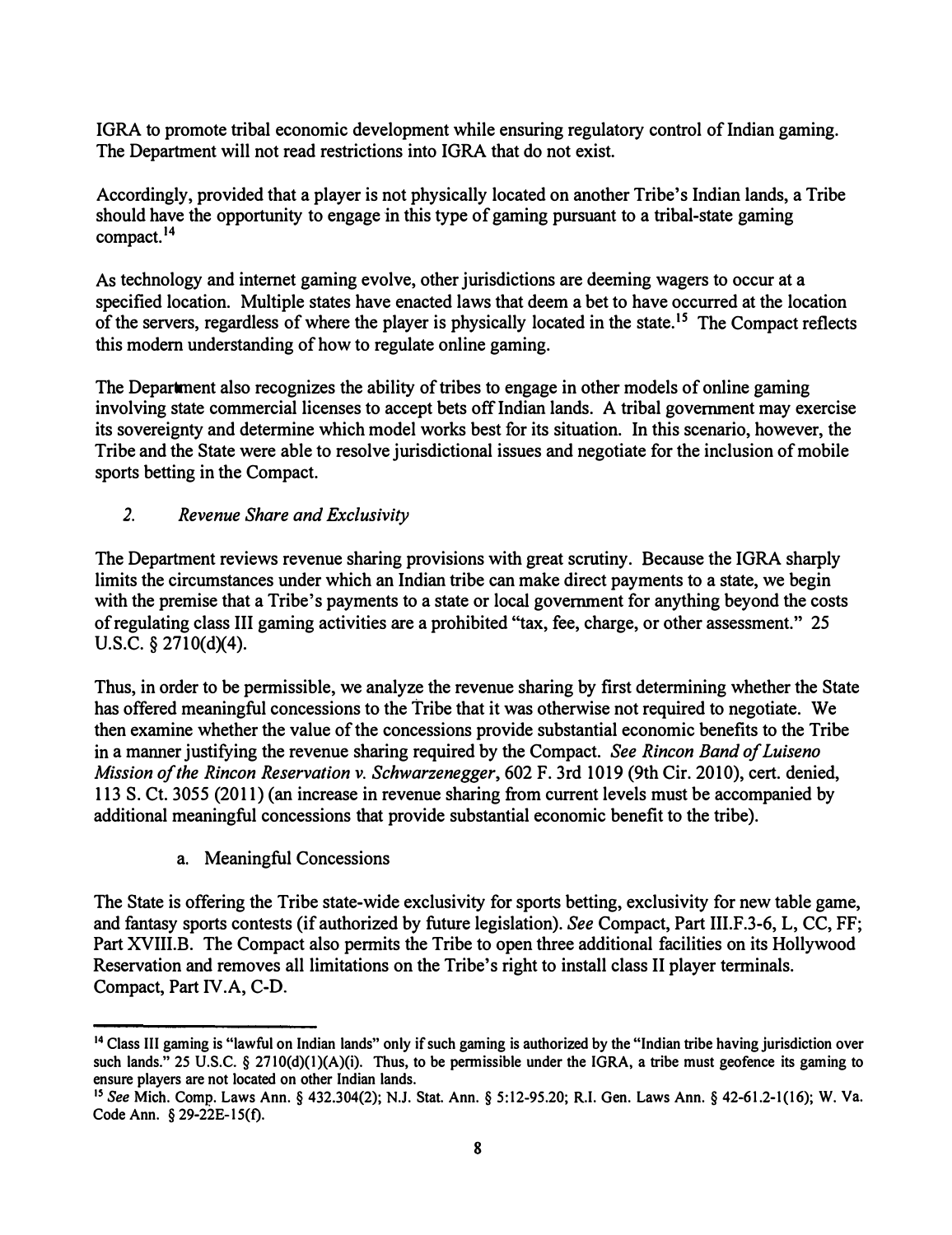Additionally, the Compact imposes limitations on designated player card games allowed pursuant to a State license, settling a disagreement between the Tribe and State. Compact, XII.B.5. It further places new restrictions on the number of slot machines permitted at the eight pari-mutuel facilities in Broward and Miami-Dade Counties; restricts bingo card minders to be offered in connection with charitable organizations' bingo games under State law; and places restrictions on the relocation of pari-mutuel permits to ensure that a permit is not located within 15 miles of the Tribe's gaming facilities in Broward County and at least 100 miles from the Tribe's other gaming facilities. Compact, Part XII.B.2, B.9. Thus, the Tribe enjoys an increase in exclusivity under the Compact when compared with its 2010 Tribal-State Compact.

While ordinary and routine subjects of negotiation about the regulation of gaming-such as the number of permissible gaming devices—are not meaningful concessions for purposes of the revenue sharing analysis, the State's concession of class III gaming exclusivity to the Tribe is considered a meaningful concession in this instance. As discussed below, the State's concessions provide a substantial economic benefit to the Tribe that justifies the revenue sharing under the Compact.

b. Substantial Economic Benefit

In examining whether a compact confers a substantial economic benefit on a tribe that justifies the proposed revenue sharing, the Department first scrutinizes whether the tribe is the primary beneficiary of the gaming operation. 25 U.S.C. § 2702 (2). Here, the concessions on behalf of the State-such as the exclusivity for sports betting and increased exclusivity for other games—create a substantial projected increase in revenue for the Tribe, ensuring it is the primary beneficiary.

The Supplemental Economic Justification supplied by the Tribe notes the anticipated increase in revenue and provides justification to show that the exceptions have "little or no impact on the value of exclusivity."<sup>16</sup> The Tribe's primary gaming market is located within a 100 mile radius of its facilities where 82 percent of all Florida residents reside.<sup>17</sup> This area is an established gaming market: there are no other tribal gaming facilities and no new class III commercial gaming facilities within 100 miles. If State permits for slot machines (or pari-mutuels) are relocated within the State, the Tribe has negotiated and preserved its exclusivity for the area and taken into consideration the financial implications. *See* Compact Part XII.B.2(a); Supplemental Economic Justification at 4-7.

The Compact also provides that the Tribe will pay the State a Guaranteed Minimum Compact Term Payment of \$2.5 billion over the first five years of the Compact. If exclusivity is breached, the Tribe receives a reduction in revenue sharing without ceasing all payments to the State. In other circumstances, we might consider a guaranteed minimum payment from the Tribe to the State as an impermissible tax, fee, or assessment on the Tribe's gaming operations. But in this instance, we must consider the Tribe's unique circumstances that led to this agreement.

<sup>16</sup>**Cover Letter to 2021 Compact- Supplemental Economic Justification from Jim Shore, Seminole Tribe General Counsel to Ms. Paula Hart (July 13, 2021). The Tribe submitted its confidential economic and financial information which is marked confidential and was submitted to the Department with an expectation of confidentiality. This information is protected from release to third parties without the consent of the Tribe (5 U.S.C § 552(b)(4)).** 

<sup>17</sup>*See* **Supplemental Economic Justification at 12.**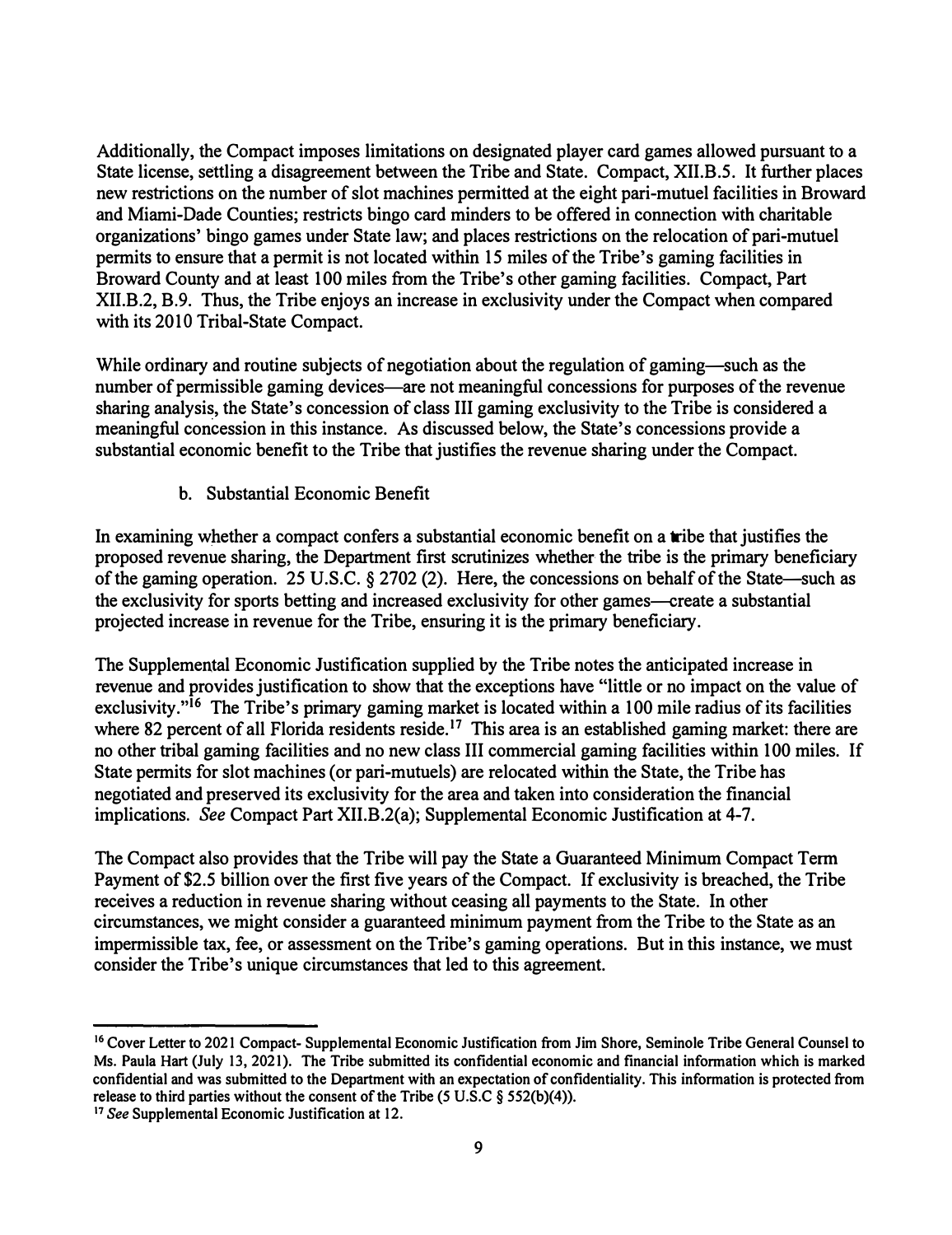The Tribe has a proven record of success with its gaming operations and has justified the revenue sharing provisions with economic and geographic data. The Guaranteed Minimum Compact Term Payment is also couched with a force majeure clause to provide protection for the Tribe. The Tribe's 2010 Tribal-State Compact also contained a flat fee of revenue sharing to the State, requiring the Tribe to pay \$1 billion over *5* years. The Tribe successfully fulfilled its revenue sharing obligations under that compact and based on the projected revenue under the 2021 Compact with the addition of statewide exclusivity for sports betting, including mobile sports betting, the Tribe is confident that it can satisfy the Guaranteed Minimum Compact Term Payment.

The Department is concerned with the revenue sharing provisions in this Compact and these provisions should not be considered a model for other states to generally impose on tribes. However, we are confident that the State's concessions confer a substantial economic benefit on the Tribe that justifies the proposed revenue sharing in this instance, and that these terms are the outcome of good-faith bilateral negotiations.

#### *3. Permissible Subjects ofCompact Negotiations*

Through IGRA, Congress ensured a regulatory scheme that sought to balance state, federal, and tribal interests in regulating gaming activities on Indian lands. In doing so, Congress limited the subjects of negotiation in a gaming compact to the following enumerated provisions:

- i) the application of the criminal and civil laws and regulations of the Indian tribe or the State that are directly related to, and necessary for, the licensing and regulation of such activity;
- ii) the allocation of criminal and civil jurisdiction between the State and the Indian tribe necessary for the enforcement of such laws and regulations;
- iii) the assessment by the State of such activities in such amounts as are necessary to defray the costs of regulating such activity;
- $iv)$  taxation by the Indian tribe of such activity in amounts comparable to amounts assessed by the State for comparable activities;
- v) remedies for breach of contract;
- vi) standards for the operation of such activity and maintenance of the gaming facility, including licensing; and
- vii) any other subjects that are directly related to the operation of gaming activities.

25 U.S.C. § 27l0(d)(3)(c).

It is against this backdrop in which we review the Compact's provisions. Importantly, we must construe the State's regulatory authority over tribal gaming activities narrowly-as intended by IGRA-and recognize the Tribal government's inherent right to self-regulate its gaming when conducted on Indian lands and under allowable law.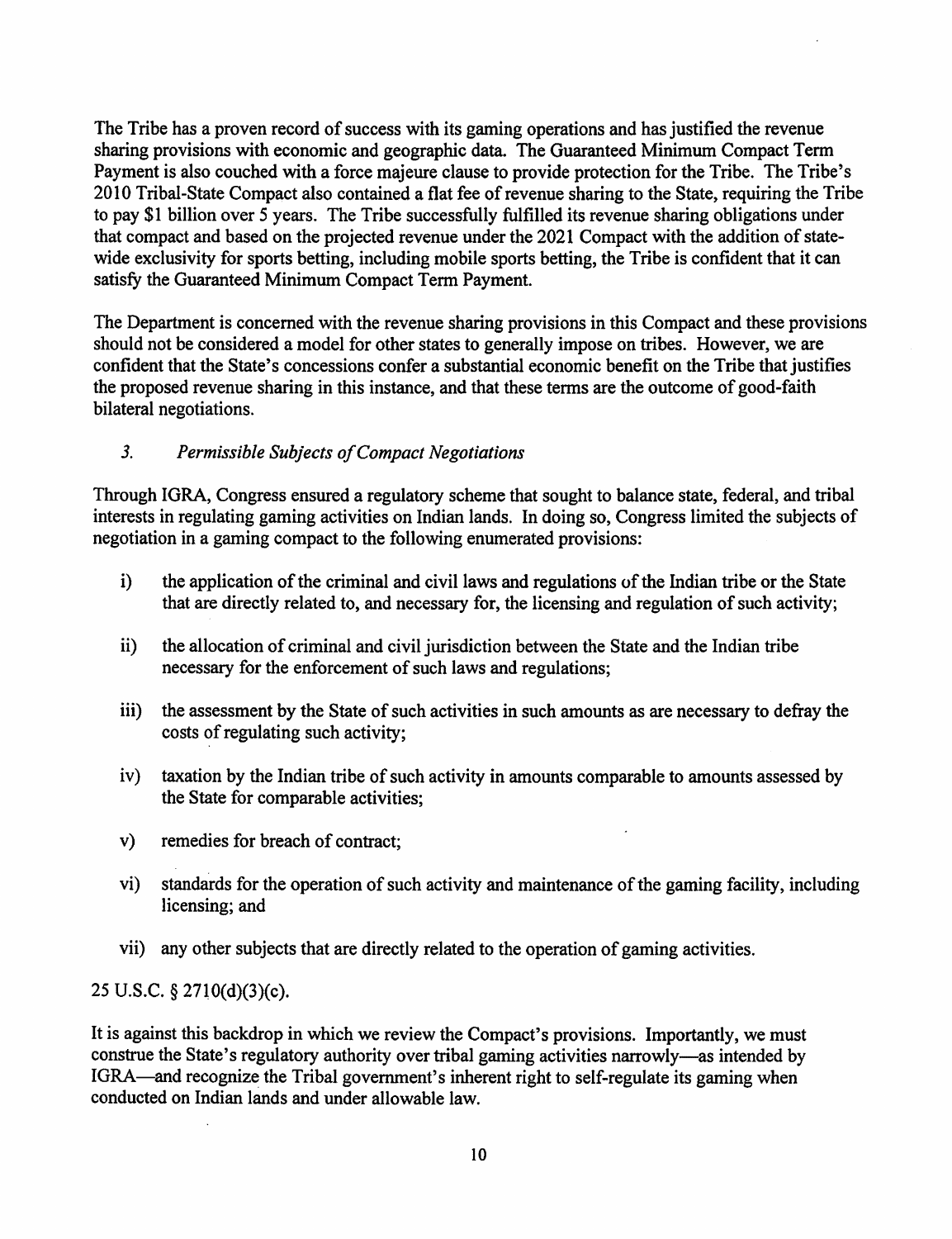**In reviewing the Tribe's Compact, we have significant concerns with the provisions relating to the allocation of jurisdiction to the State over patron disputes and tort claims. Compact, Part VI.D( 6).** 

**Unlike allocating gaming jurisdiction referenced above in relation to the "hub and spoke" model of gaming, tort claim jurisdiction is not directly related to the licensing and regulation of gaming, and we believe that this provision may violate the limited reach of state civil jurisdiction allowed under IGRA. In limiting the negotiable subjects of a compact, the intent of IGRA is to ensure that states cannot leverage compact negotiations to impose jurisdiction over tribal lands.** *See* **Committee Report for IGRA, S. Rep. 100-446 at 14. Although the Department approved a similar provision in the 2010 Tribal-State Compact, we note that judicial interpretation of these types of provisions has evolved and courts have held that changing the venue for tort claims to state jurisdiction is an impermissible subject for negotiation under the IGRA.** *See Chicken Ranch Rancheria of Me-Wuk Indians* **v.** *Newsom,* **No. l:19-CV-0024 AWi SKO, 2021 WL 1212712 at \*7 (E.D. Cal. March 31, 2021) (citing** *Pueblo o/Santa Ana v. Nash,* **972 F. Supp. 2d 1254 (D.N.M. 2013)) ("First, the ability to resolve disputes within the tribal court system is the legal default position. Indeed, as discussed above, changing the venue of patron personal injury and employee claims from tribal court to state court is not a permitted topic of**  IGRA negotiation.").

**Compacts are not the appropriate vehicle to shift patron dispute and tort claim jurisdiction to the states. The Department must uphold its trust responsibility to tribes and ensure that states do not inappropriately attempt to leverage compact negotiations to have tribes submit to state jurisdiction in areas that are not directly related to the operation of gaming. Accordingly, we believe that this provision is an impermissible compact provision under IGRA and is likely unenforceable.** 

#### *4. Other Concerns*

In addition to the issues discussed above, the Department has concerns with the Compact's provisions **that require the Tribe to contract with Qualified Pari-mutuel Permitholders to provide marketing services for the Tribe's sports book.** 

The Compact contains a provision that incentivizes the Tribe to enter into marketing agreements with **State-licensed Qualified Pari-mutuel Permitholders related to the Tribe's operation of mobile sports betting. The Compact requires that the Tribe, within three months of the Compact effective date, negotiate contracts with a minimum of three or more Qualified Pari-mutuel Permitholders or pay the State an additional two percent of the net win from its sports betting operation. Compact Part 111.CC.4. When the Tribe does enter into these marketing contracts, it is required to compensate the contracted Qualified Pari-mutuel Permitholders 60 percent of the difference between the net win that an operator generates and a "reasonable and proportionate share of all expenses incurred by the Tribe".** *Id.* **Part 111.CC.3.(c).**

**The Department is concerned with the sole proprietary interest of the gaming operation in relation to these agreements. The IGRA requires that a tribe have the sole proprietary interest in, and responsibility for, the tribal gaming operation to ensure that it receives the primary benefit of its gaming revenue, consistent with IGRA's statutory goals. 25 U.S.C. §§ 2702, 2710(b)(2)(A). When examining whether a tribe has the sole proprietary interest in the gaming operation, three factors are**